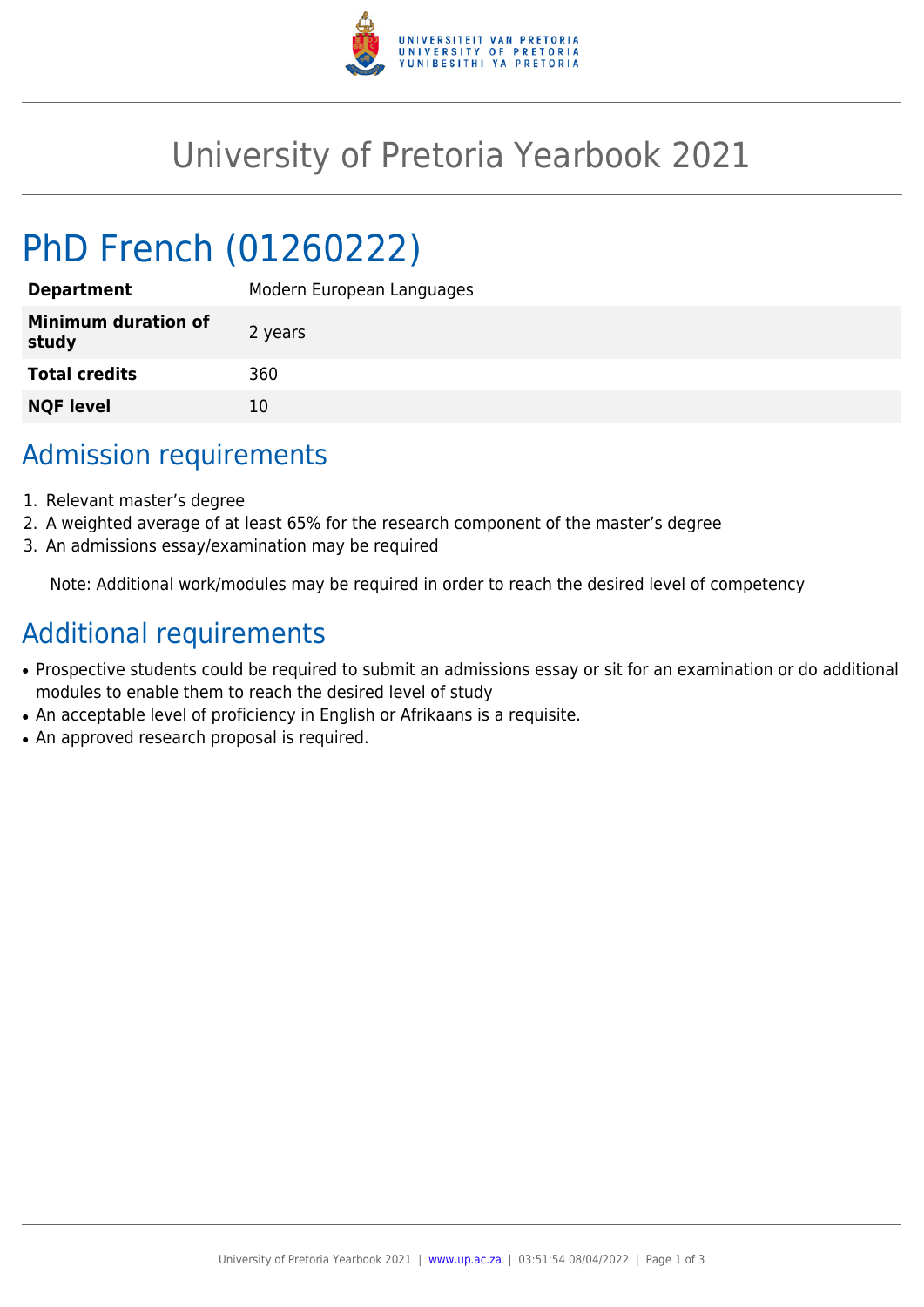

## Curriculum: Year 1

**Minimum credits: 360**

#### **Core modules**

[Thesis: French 990](https://www.up.ac.za/yearbooks/2021/modules/view/FRN 990) (FRN 990) - Credits: 360.00